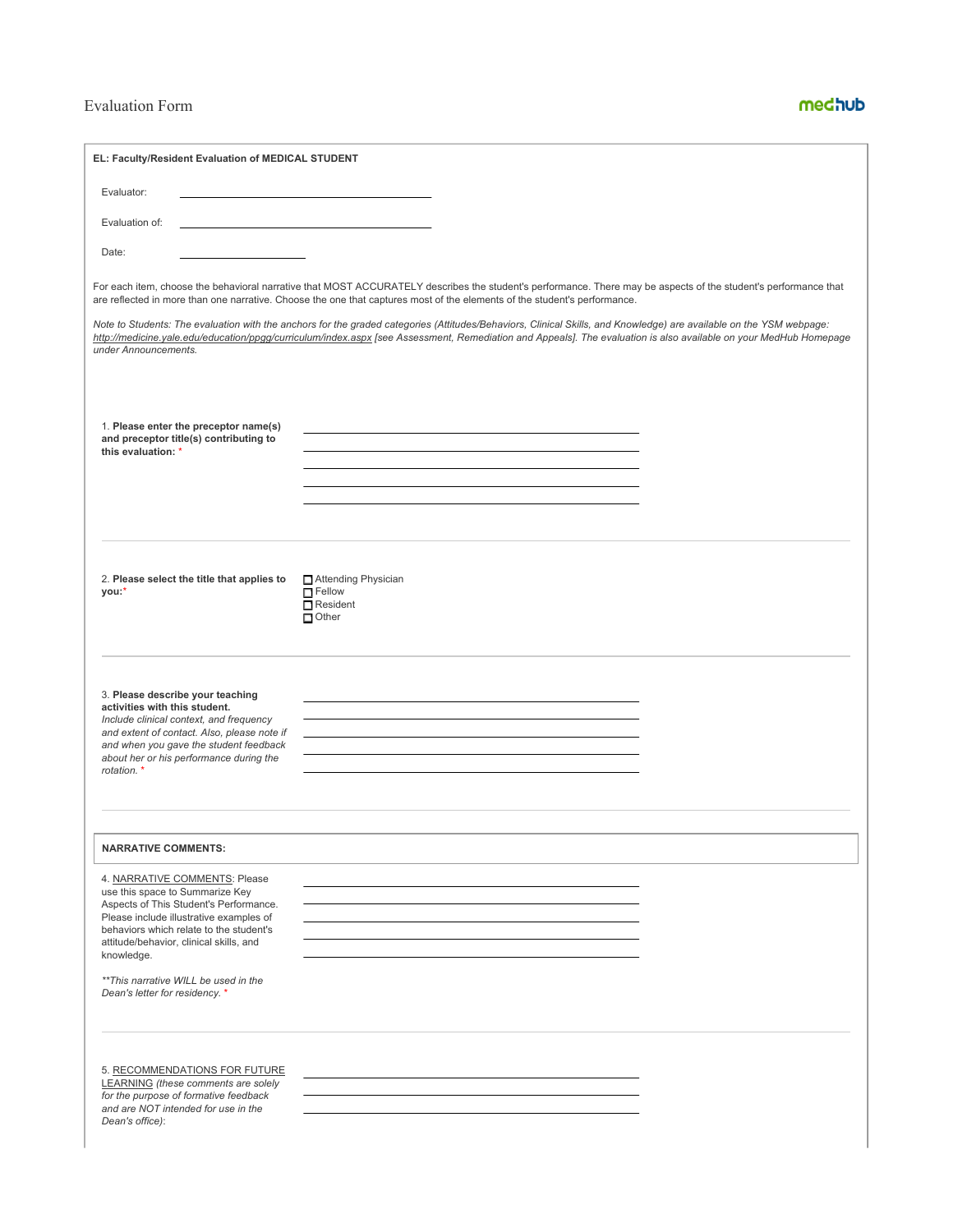## **ATTITUDES AND BEHAVIORS:**

For each item, choose the behavioral narrative that MOST ACCURATELY describes the student's performance. There may be aspects of the student's performance that are reflected in more than one narrative. Choose the one that captures most of the elements of the student's performance.

| 6. ATTENDANCE, EFFORT, AND<br><b>DEMEANOR</b> | □<br>*Routinely lacks<br>preparation for<br>clinical/classroom<br>activities.<br>*Frequently arrives<br>late or is absent<br>without notification or<br>explanation.<br>*Makes no effort to<br>help meet patient and<br>team needs.<br>*Fails to maintain<br>professional<br>appearance,<br>demeanor or<br>boundaries. | $\Box$<br>*Sometimes lacks<br>adequate<br>preparation.<br>*Occasionally arrives<br>late or is absent<br>without notification or<br>explanation.<br>*Exercises minimal<br>effort to help meet<br>patient and team<br>needs.<br>*Maintains<br>professional<br>demeanor in the<br>majority of<br>circumstances.                                                              | □<br>*Arrives to<br>clinical/classroom<br>settings prepared and<br>punctual.<br>*Misses class or clinical<br>work only for<br>compelling/excused<br>reasons.<br>*Exercises solid effort to<br>help meet patient and<br>team needs.<br>*Maintains professional<br>demeanor in the majority<br>of circumstances.                                                         | □<br>*Exercises exceptional<br>dedication, effort and<br>anticipatory planning,<br>going beyond what is<br>asked, to contribute to<br>patient care and<br>teamwork. Handles<br>absences in a highly<br>professional manner<br>with members of the<br>team.                                                                                                       | $\Box$<br>Not able<br>to<br>evaluate. |
|-----------------------------------------------|------------------------------------------------------------------------------------------------------------------------------------------------------------------------------------------------------------------------------------------------------------------------------------------------------------------------|---------------------------------------------------------------------------------------------------------------------------------------------------------------------------------------------------------------------------------------------------------------------------------------------------------------------------------------------------------------------------|------------------------------------------------------------------------------------------------------------------------------------------------------------------------------------------------------------------------------------------------------------------------------------------------------------------------------------------------------------------------|------------------------------------------------------------------------------------------------------------------------------------------------------------------------------------------------------------------------------------------------------------------------------------------------------------------------------------------------------------------|---------------------------------------|
| 7. RELATIONSHIPS WITH PATIENTS                | □<br>*Unable to establish<br>working relationships<br>with patients and<br>families.<br>*Lacks basic listening<br>or communication<br>skills, respect or<br>empathy.<br>*Disregards<br>differences related to<br>culture, ethnicity,<br>gender, race, age,<br>sexual orientation,<br>and<br>religion.                  | □<br>*Establishes rapport<br>with most patients,<br>but misses<br>opportunities to<br>include input from<br>family/caregivers.<br>*Displays basic<br>listening and<br>communication skills,<br>but misses<br>opportunities to<br>provide<br>empathy.<br>*Lacks basic<br>awareness of<br>differences related to<br>culture, ethnicity,<br>gender, race, age,               | □<br>*Establishes effective<br>working relationships<br>with patients and<br>consistently seeks to<br>include<br>families/caregivers.<br>*Consistently displays<br>patient-centered listening<br>and communication<br>skills, respect and<br>empathy.<br>*Demonstrates<br>awareness of and seeks<br>to understand patient's<br>unique characteristics<br>and<br>needs. | □<br>*Establishes<br>therapeutic, effective<br>working relationships,<br>even with complex<br>patients/ families.<br>Is recognized by<br>patients as their<br>provider and advocate<br>on the team.<br>*Suggests care plans<br>which account for and<br>incorporate a patient's<br>unique characteristics<br>and<br>needs.                                       | □<br>Not able<br>to<br>evaluate.      |
| 8. PROFESSIONAL RELATIONSHIPS                 | $\Box$<br>*Demonstrates<br>difficulty working with<br>others.<br>*Fails to communicate<br>respectfully and<br>consistently with staff<br>and colleagues,<br>including non-<br>physician providers.<br>*Elicits concerns from<br>team members<br>regarding professional<br>interactions.                                | sexual orientation,<br>and religion.<br>□<br>*Works respectfully<br>with associates, but<br>lacks initiative in<br>contributing to<br>teamwork.<br>*Communicates with<br>team members in a<br>unidirectional manner<br>and usually in<br>response to a<br>prompt.<br>*Lacks awareness of<br>or desire to<br>understand the roles<br>of interprofessional<br>team members. | П<br>*Develops good rapport<br>with staff and<br>colleagues. Shows ability<br>to be flexible,<br>compromise.<br>*Communicates in a<br>bidirectional manner and<br>keeps team members<br>informed and up to date.<br>*Understands and<br>respects the roles of<br>interprofessional team<br>members.                                                                    | □<br>*Functions as an<br>active and integrated<br>member of the<br>interprofessional<br>healthcare team.<br>*Contributes to a<br>highly positive team<br>dynamic by offering<br>constructive solutions<br>while also<br>fostering participation<br>by other team<br>members.<br>*Highly values the<br>roles of<br>interprofessional team<br>members. Seeks their | □<br>Not able<br>to<br>evaluate.      |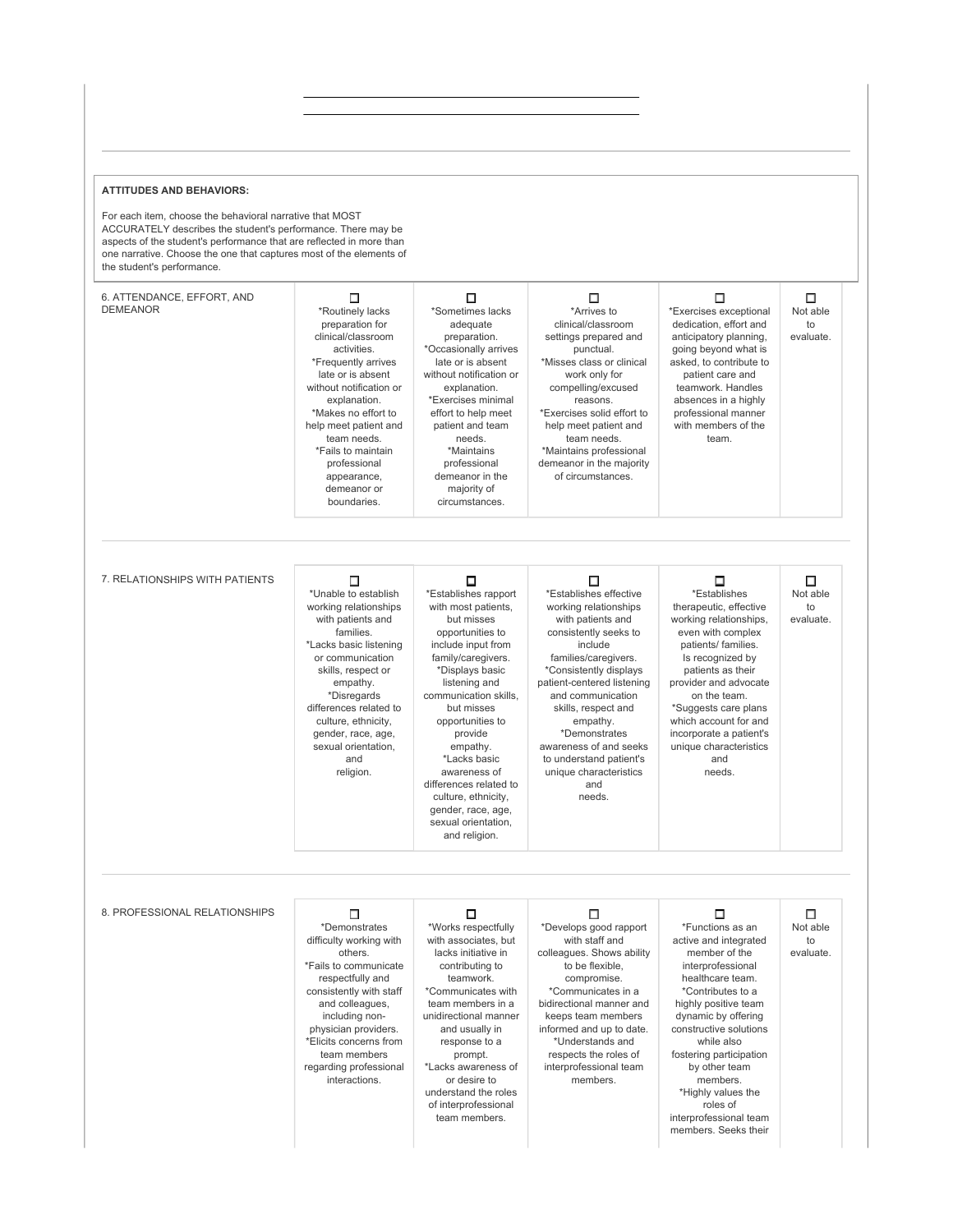|                                                                                                                                                                                                                                                                                                       |                                                                                                                                                                                                                                                                                     |                                                                                                                                                                                                                                                                                                                                      |                                                                                                                                                                                                                                                                                                                                                                                                                      | counsel and<br>incorporates their<br>recommendations.                                                                                                                                                                                                                                                                                                                                                                                                                       |                                  |
|-------------------------------------------------------------------------------------------------------------------------------------------------------------------------------------------------------------------------------------------------------------------------------------------------------|-------------------------------------------------------------------------------------------------------------------------------------------------------------------------------------------------------------------------------------------------------------------------------------|--------------------------------------------------------------------------------------------------------------------------------------------------------------------------------------------------------------------------------------------------------------------------------------------------------------------------------------|----------------------------------------------------------------------------------------------------------------------------------------------------------------------------------------------------------------------------------------------------------------------------------------------------------------------------------------------------------------------------------------------------------------------|-----------------------------------------------------------------------------------------------------------------------------------------------------------------------------------------------------------------------------------------------------------------------------------------------------------------------------------------------------------------------------------------------------------------------------------------------------------------------------|----------------------------------|
|                                                                                                                                                                                                                                                                                                       |                                                                                                                                                                                                                                                                                     |                                                                                                                                                                                                                                                                                                                                      |                                                                                                                                                                                                                                                                                                                                                                                                                      |                                                                                                                                                                                                                                                                                                                                                                                                                                                                             |                                  |
| 9. TRUSTWORTHINESS                                                                                                                                                                                                                                                                                    | □<br>*Fails to prioritize or<br>follow through on<br>tasks necessary for<br>patient care or<br>teamwork.<br>*Does not<br>acknowledge<br>limitations and<br>remains overly<br>confident.<br>*Misleads,<br>misrepresents, or<br>purposefully omits<br>important information.          | □<br>*Fails to prioritize<br>tasks and requires<br>reminders to<br>complete them on<br>time.<br>*Seeks to understand<br>one's own role and<br>how/when to seek<br>help.<br>*Does not<br>demonstrate deceit,<br>though may not<br>understand what<br>information needs to<br>be<br>shared.                                            | □<br>*Generally prioritizes and<br>completes tasks on time,<br>but may lapse in<br>stressful or<br>complicated scenarios.<br>*Demonstrates<br>understanding of one's<br>own role.<br>*Accepts advancing<br>responsibility while<br>appropriately recognizing<br>one's own limits and<br>seeking help when<br>needed.<br>*Remains reliably truthful<br>and viewed as trusted<br>source of information by<br>the team. | □<br>*Proactively organizes<br>and prioritizes work for<br>the team and diligently<br>completes tasks on<br>time.<br>*Effectively manages<br>conflicting duties.<br>*Proactively<br>anticipates situations<br>requiring help and<br>seeks help from<br>appropriate source<br>when needed.<br>*Remains reliably<br>truthful, accurate,<br>appropriately detailed,<br>and transparent.<br><b>Discloses</b><br>near misses.                                                    | □<br>Not able<br>to<br>evaluate. |
| 10. SELF-DIRECTED LEARNING                                                                                                                                                                                                                                                                            | □<br>*Appears unaware of<br>knowledge deficits<br>*Does not seek<br>feedback and reacts<br>defensively to<br>unsolicited feedback.<br>*Does not<br>independently identify<br>clinical questions.<br>*When prompted,<br>does not follow<br>through to pursue<br>medical information. | □<br>*Seeks to identify<br>gaps in knowledge.<br>*Responds<br>attentively to<br>unsolicited feedback.<br>*When prompted<br>regarding clinical<br>questions, proposes<br>vague queries<br>lacking specificity.<br>*Pursues medical<br>information in a<br>cursory fashion and<br>does not appraise the<br>quality of the<br>evidence. | □<br>*Seeks to identify and fill<br>gaps in knowledge and<br>skills and shares new<br>information with the<br>team.<br>*Actively solicits and<br>assimilates feedback<br>from supervisors.<br>*Independently identifies<br>clinical questions and<br>takes initiative to pursue<br>them.<br>*Shares new knowledge<br>with the team.                                                                                  | □<br>*Seeks to identify and<br>fill gaps in knowledge,<br>reflects upon the<br>learning process, and<br>shares new<br>information with the<br>team.<br>*Actively solicits<br>feedback from all<br>members of the<br>interprofessional team<br>and develops<br>personal learning plan<br>for improvement.<br>*Independently<br>formulates nuanced<br>clinical questions,<br>performs sophisticated<br>searches,<br>and appraises<br>evidence based on<br>accepted standards. | □<br>Not able<br>to<br>evaluate. |
|                                                                                                                                                                                                                                                                                                       |                                                                                                                                                                                                                                                                                     |                                                                                                                                                                                                                                                                                                                                      |                                                                                                                                                                                                                                                                                                                                                                                                                      |                                                                                                                                                                                                                                                                                                                                                                                                                                                                             |                                  |
| <b>CLINICAL SKILLS:</b>                                                                                                                                                                                                                                                                               |                                                                                                                                                                                                                                                                                     |                                                                                                                                                                                                                                                                                                                                      |                                                                                                                                                                                                                                                                                                                                                                                                                      |                                                                                                                                                                                                                                                                                                                                                                                                                                                                             |                                  |
| For each item, choose the behavioral narrative that MOST<br>ACCURATELY describes the student's performance. There may be<br>aspects of the student's performance that are reflected in more than<br>one narrative. Choose the one that captures most of the elements of<br>the student's performance. |                                                                                                                                                                                                                                                                                     |                                                                                                                                                                                                                                                                                                                                      |                                                                                                                                                                                                                                                                                                                                                                                                                      |                                                                                                                                                                                                                                                                                                                                                                                                                                                                             |                                  |
| 11. INTERVIEW                                                                                                                                                                                                                                                                                         | □<br>*Does not collect<br>accurate historical<br>data; interviews<br>inefficiently,<br>unfocused.<br>*Fails to tailor<br>interview appropriately<br>for the clinical setting<br>or chief concern.<br>*Uses no patient-                                                              | □<br>*Inconsistently<br>acquires accurate<br>historical information<br>in an efficient,<br>organized fashion.<br>*Does not seek or is<br>overly reliant on<br>secondary data.<br>*Inconsistently<br>employs patient-                                                                                                                 | □<br>*Consistently acquires<br>accurate and relevant<br>histories from patients.<br>*Seeks and obtains data<br>from secondary sources<br>when needed.<br>*Consistently applies<br>patient-centered<br>interviewing techniques<br>but inconsistently<br>includes                                                                                                                                                      | □<br>*Acquires accurate<br>histories from patients<br>in an efficient,<br>prioritized, and<br>hypothesis-driven<br>fashion.<br>*Always demonstrates<br>patient-centered<br>interview skills<br>(attentive to patient<br>verbal and                                                                                                                                                                                                                                          | □<br>Not able<br>to<br>evaluate. |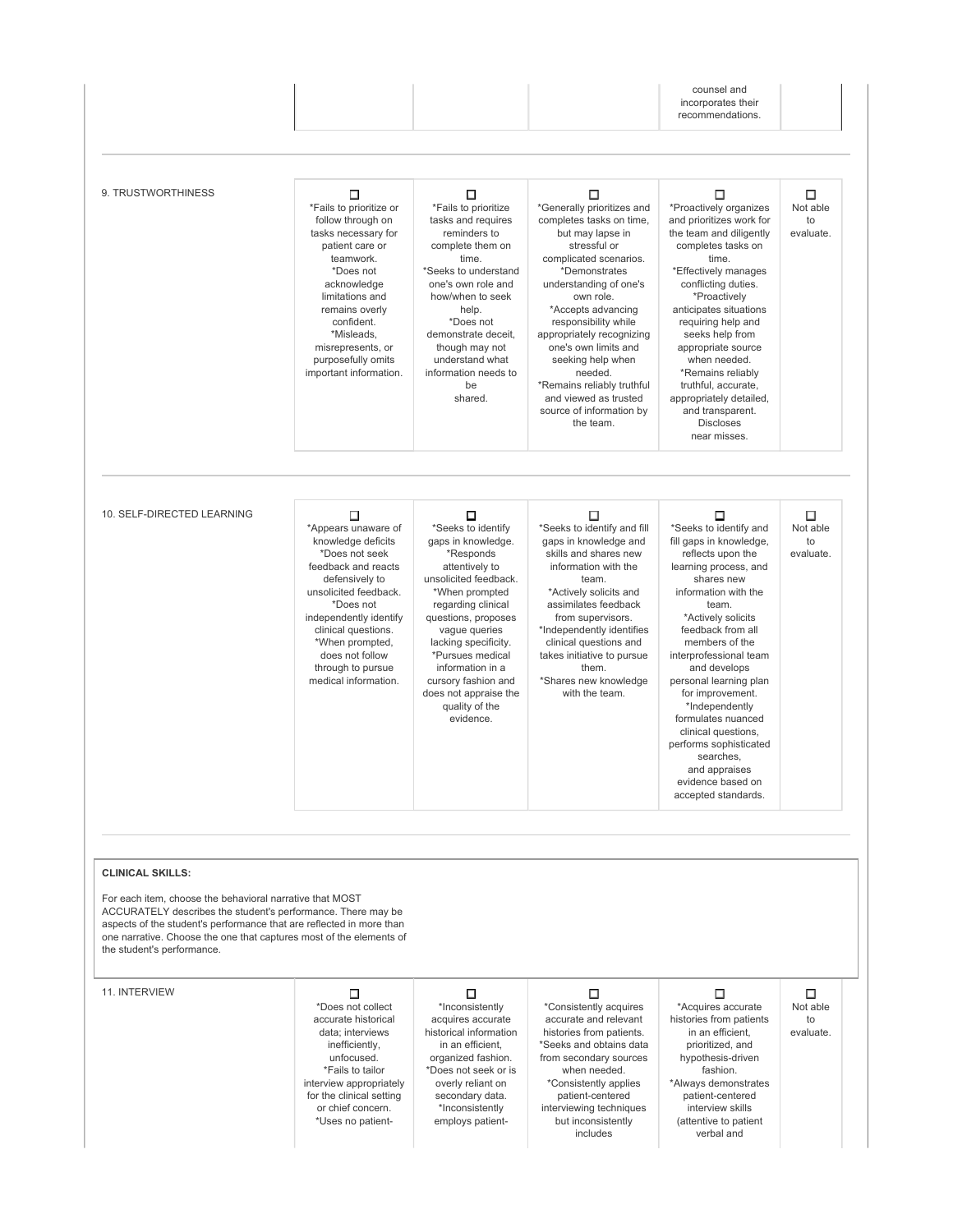|                              | centered interview<br>techniques.                                                                                                                                                                                                                                           | centered interview<br>techniques.                                                                                                                                                                                                       | attention to social<br>determinants or health,<br>need for interpretive or<br>adaptive services.                                                                                                                                                                                                                                                              | nonverbal cues,<br>patient/ family culture,<br>social determinants of<br>health, need for<br>interpretive<br>or adaptive services.<br>Demonstrates active<br>listening skills).<br>*Demonstrates<br>sophistication and<br>effectiveness in<br>managing emotional<br>context.                                                                                                                                               |                                  |
|------------------------------|-----------------------------------------------------------------------------------------------------------------------------------------------------------------------------------------------------------------------------------------------------------------------------|-----------------------------------------------------------------------------------------------------------------------------------------------------------------------------------------------------------------------------------------|---------------------------------------------------------------------------------------------------------------------------------------------------------------------------------------------------------------------------------------------------------------------------------------------------------------------------------------------------------------|----------------------------------------------------------------------------------------------------------------------------------------------------------------------------------------------------------------------------------------------------------------------------------------------------------------------------------------------------------------------------------------------------------------------------|----------------------------------|
| 12. PHYSICAL EXAM            | П<br>*Incorrectly performs<br>physical exam<br>maneuvers.<br>*Does not use<br>physical exam to<br>confirm history.<br>*Performs unfocused<br>exam, without taking<br>into account the<br>setting, presenting<br>complaints, or<br>need for patient<br>privacy.              | □<br>*Performs physical<br>exam but is<br>incomplete and/or is<br>not consistently<br>informed by patients'<br>presenting concerns.                                                                                                     | П<br>*Consistently performs<br>accurate and<br>appropriately thorough<br>physical exams, using<br>patient-<br>centered skills.<br>*Demonstrates emerging<br>appropriate utilization of<br>more refined and<br>detailed exam skills.<br>*Uses draping<br>techniques to optimize<br>patient comfort without<br>compromising exam<br>technique.                  | П<br>*Performs a clinically<br>relevant, focused,<br>patient-centered<br>physical exam<br>pertinent to the<br>setting and focus of<br>the patient visit.<br>*Consistently employs<br>more refined and<br>advanced physical<br>exam maneuvers<br>where<br>appropriate.                                                                                                                                                      | П<br>Not able<br>to<br>evaluate. |
| <b>13. ORAL PRESENTATION</b> | □<br>*Is routinely ill-<br>prepared. Presents in<br>disorganized and/or<br>incoherent fashion.<br>*Does not know or<br>disregards important<br>facts. Reports<br>inaccurate<br>information.<br>*Demonstrates lack of<br>confidence or more<br>confidence than<br>warranted. | □<br>*Mostly reads from<br>notes. Usually<br>presents in well-<br>organized fashion,<br>sometimes rambles.<br>*Identifies most of the<br>pertinent data. Often<br>includes irrelevant<br>data.<br>*Not able to<br>incorporate new data. | □<br>*Demonstrates good eye<br>contact. Presents in well-<br>organized, easy to follow<br>fashion.<br>*Avoids medical jargon<br>when presenting at the<br>bedside.<br>*Includes all of the major<br>pertinent data.<br>*Bases assessment on<br>the findings. Provides a<br>differential diagnosis with<br>some clinical<br>reasoning.<br>*Admits uncertainty. | □<br>*Consistently presents<br>in a concise,<br>organized, logical<br>fashion<br>*Demonstrates<br>thorough<br>understanding of<br>issues. Interprets data.<br>*Provides a thoughtful<br>and ranked differential<br>diagnosis; clearly<br>states clinical<br>reasoning.<br>* I ailors presentation<br>to type of rounds and<br>listeners.<br>*Encourages<br>participation by<br>patients, families, and<br>other providers. | П<br>Not able<br>to<br>evaluate. |
| 14. WRITTEN PRESENTATION     | □<br>*Notes are not<br>completed in timely<br>manner.<br>*Notes include major<br>omissions and/or<br>inaccurate<br>information.<br>*Notes often simply<br>copy/pasted from prior<br>$note(s)$ .                                                                             | □<br>*HPI is disjointed and<br>difficult to follow.<br>*Notes contain a lot<br>of extraneous<br>information.<br>*Assessments are<br>generally not<br>thoughtful.<br>*Plans are not clear<br>or concrete.                                | □<br>*Notes are well-<br>organized, clear and<br>focused.<br>*Demonstrates accurate<br>and complete reporting.<br>Documents key<br>information.<br>*Assessments are well-<br>stated and accurate.<br>*Clinical reasoning is<br>sometimes documented.                                                                                                          | □<br>*Notes are consistently<br>concise, thorough, and<br>timely.<br>*Notes demonstrate<br>student's<br>understanding of<br>disease process and<br>patient situation.<br>*Clinical reasoning is<br>documented and clear.<br>*Notes provide clear<br>interpretation and draw<br>conclusions.<br>*Notes indicate<br>anticipation of future<br>problems.                                                                      | □<br>Not able<br>to<br>evaluate  |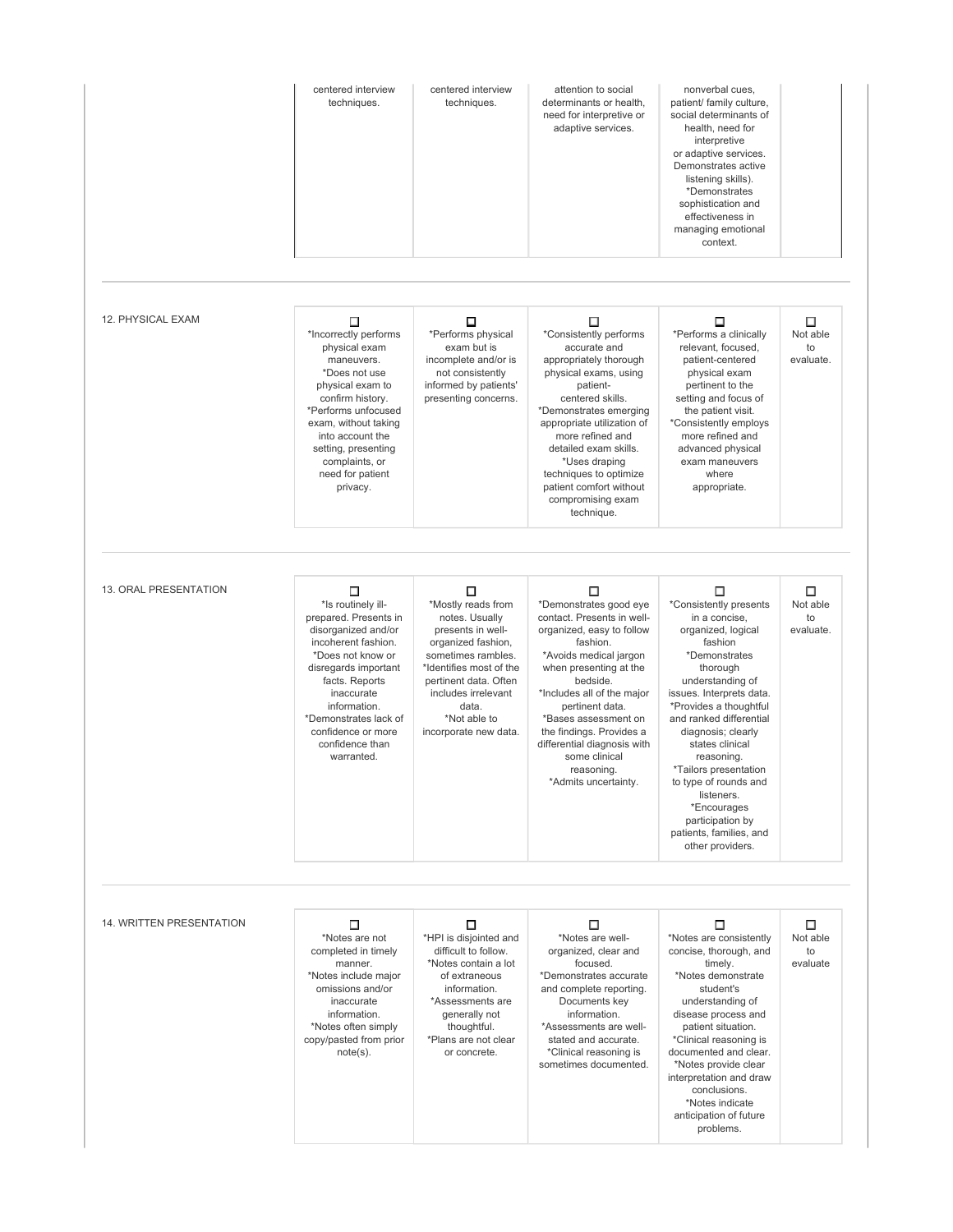| 15. CLINICAL REASONING AND<br><b>JUDGMENT</b>                                                                                                                                                                                                                                                                                                   | □<br>*Gathers data<br>(interview, physical<br>examination, and<br>laboratory) in a rote<br>fashion,<br>uninformed by<br>evolving diagnostic<br>hypotheses.<br>*Articulates differential<br>diagnoses that are<br>either too short<br>(neglecting important<br>diagnoses) or too long<br>(including unlikely<br>diagnoses<br>unsupported by the<br>data).<br>*Proposes naïve plan<br>that fails to consider<br>the particular<br>scenario, patient<br>preferences, or<br>evidence from the<br>literature. | Π<br>*Considers<br>diagnostic<br>hypotheses, to some<br>degree, in gathering<br>data (interview,<br>physical<br>examination, and<br>laboratory).<br>*Articulates<br>differential diagnoses<br>that include some<br>important<br>possibilities, but fails<br>to<br>prioritize diagnoses<br>or revise the<br>possibilities as new<br>data becomes<br>available.<br>*Proposes<br>management plans<br>that consider some<br>important<br>considerations but<br>does not<br>integrate them in a<br>sophisticated fashion. | □<br>*For uncomplicated<br>patients, gathers data<br>(interview, physical<br>examination, and<br>laboratory) in a<br>hypothesis driven<br>fashion.<br>*Articulates differential<br>diagnoses supported by<br>patient data, identifies<br>the most likely and<br>'can't miss' diagnoses,<br>and revises diagnostic<br>possibilities as new data<br>become available.<br>*Proposes management<br>plan that integrates<br>evidence from the<br>literature, the clinical<br>scenario, and patient<br>preferences. | □<br>*For complicated<br>patients, gathers data<br>(interview, physical<br>examination, and<br>laboratory) in<br>a hypotheses driven<br>fashion.<br>*Articulates a<br>differential diagnoses<br>supported by the<br>patient data, identifies<br>the most likely<br>and 'can't miss'<br>diagnoses, and revises<br>diagnostic possibilities<br>as new data become<br>available.<br>*May engage in<br>pattern recognition but<br>knows when<br>uncertainty should<br>trigger switch to a<br>hypothesis testing<br>analytical approach.<br>*Proposes<br>sophisticated<br>management plan that<br>considers the clinical<br>scenario, patient<br>preferences, and<br>evidence from the<br>literature. | □<br>Not able<br>to<br>evaluate. |
|-------------------------------------------------------------------------------------------------------------------------------------------------------------------------------------------------------------------------------------------------------------------------------------------------------------------------------------------------|----------------------------------------------------------------------------------------------------------------------------------------------------------------------------------------------------------------------------------------------------------------------------------------------------------------------------------------------------------------------------------------------------------------------------------------------------------------------------------------------------------|----------------------------------------------------------------------------------------------------------------------------------------------------------------------------------------------------------------------------------------------------------------------------------------------------------------------------------------------------------------------------------------------------------------------------------------------------------------------------------------------------------------------|---------------------------------------------------------------------------------------------------------------------------------------------------------------------------------------------------------------------------------------------------------------------------------------------------------------------------------------------------------------------------------------------------------------------------------------------------------------------------------------------------------------|--------------------------------------------------------------------------------------------------------------------------------------------------------------------------------------------------------------------------------------------------------------------------------------------------------------------------------------------------------------------------------------------------------------------------------------------------------------------------------------------------------------------------------------------------------------------------------------------------------------------------------------------------------------------------------------------------|----------------------------------|
| <b>KNOWLEDGE:</b><br>For each item, choose the behavioral narrative that MOST<br>ACCURATELY describes the student's performance. There may be<br>aspects of the student's performance that are reflected in more than<br>one narrative. Choose the one that captures most of the elements of<br>the student's performance.<br>16. BASIC SCIENCE | □<br>*Cannot recall basic<br>principles of<br>biochemistry,                                                                                                                                                                                                                                                                                                                                                                                                                                              | □<br>*Recalls basic<br>science principles.<br>*Demonstrates some                                                                                                                                                                                                                                                                                                                                                                                                                                                     | □<br>*Shows breadth and<br>depth of knowledge in<br>basic science principles.                                                                                                                                                                                                                                                                                                                                                                                                                                 | □<br>*Demonstrates<br>exceptional<br>understanding of basic                                                                                                                                                                                                                                                                                                                                                                                                                                                                                                                                                                                                                                      | □<br>Not able<br>to<br>evaluate. |
|                                                                                                                                                                                                                                                                                                                                                 | genetics, cell biology,<br>physiology,<br>pharmacology,<br>microbiology, or<br>immunology.<br>*Demonstrates flaws<br>in understanding of<br>basic science<br>principles,<br>*Has difficulty<br>processing clinical<br>information due to<br>gaps in knowledge;<br>lacks awareness<br>of these gaps.<br>*Cannot apply basic<br>science principles to<br>clinical scenarios.                                                                                                                               | gaps in<br>understanding of<br>basic science<br>principles.<br>*Can acknowledge<br>and fill gaps but<br>sometimes requires<br>prompts to do so.<br>*Can sometimes<br>apply basic science<br>principles to clinical<br>scenarios.                                                                                                                                                                                                                                                                                     | *Identifies and<br>acknowledges gaps in<br>knowledge and develops<br>and implements a plan to<br>correct.<br>*Identifies relevant<br>questions and seeks out<br>resources to answer<br>them.<br>*Soundly applies basic<br>science principles to<br>clinical scenarios.                                                                                                                                                                                                                                        | science.<br>*Teaches team<br>members about basic<br>science principles<br>relevant to patient<br>diagnosis or<br>treatment.<br>*Applies basic science<br>principles to clinical<br>scenarios in innovative<br>ways.                                                                                                                                                                                                                                                                                                                                                                                                                                                                              |                                  |
|                                                                                                                                                                                                                                                                                                                                                 |                                                                                                                                                                                                                                                                                                                                                                                                                                                                                                          |                                                                                                                                                                                                                                                                                                                                                                                                                                                                                                                      |                                                                                                                                                                                                                                                                                                                                                                                                                                                                                                               |                                                                                                                                                                                                                                                                                                                                                                                                                                                                                                                                                                                                                                                                                                  |                                  |
| 17. CLINICAL SCIENCE                                                                                                                                                                                                                                                                                                                            | □<br>*Cannot recall<br>principles of<br>pathophysiology,<br>diagnostic testing and<br>treatment.<br>*Demonstrates flaws                                                                                                                                                                                                                                                                                                                                                                                  | □<br>*Recalls principles of<br>pathophysiology,<br>diagnostic testing<br>and treatment.<br>*Demonstrates some<br>gaps in                                                                                                                                                                                                                                                                                                                                                                                             | □<br>*Demonstrates breadth<br>and depth of knowledge<br>in principles of<br>pathophysiology,<br>diagnostic testing and<br>treatment.                                                                                                                                                                                                                                                                                                                                                                          | □<br>*Demonstrates<br>exceptional<br>understanding of<br>clinical science.<br>*Teaches team<br>members about clinical                                                                                                                                                                                                                                                                                                                                                                                                                                                                                                                                                                            | П<br>Not able<br>to<br>evaluate. |